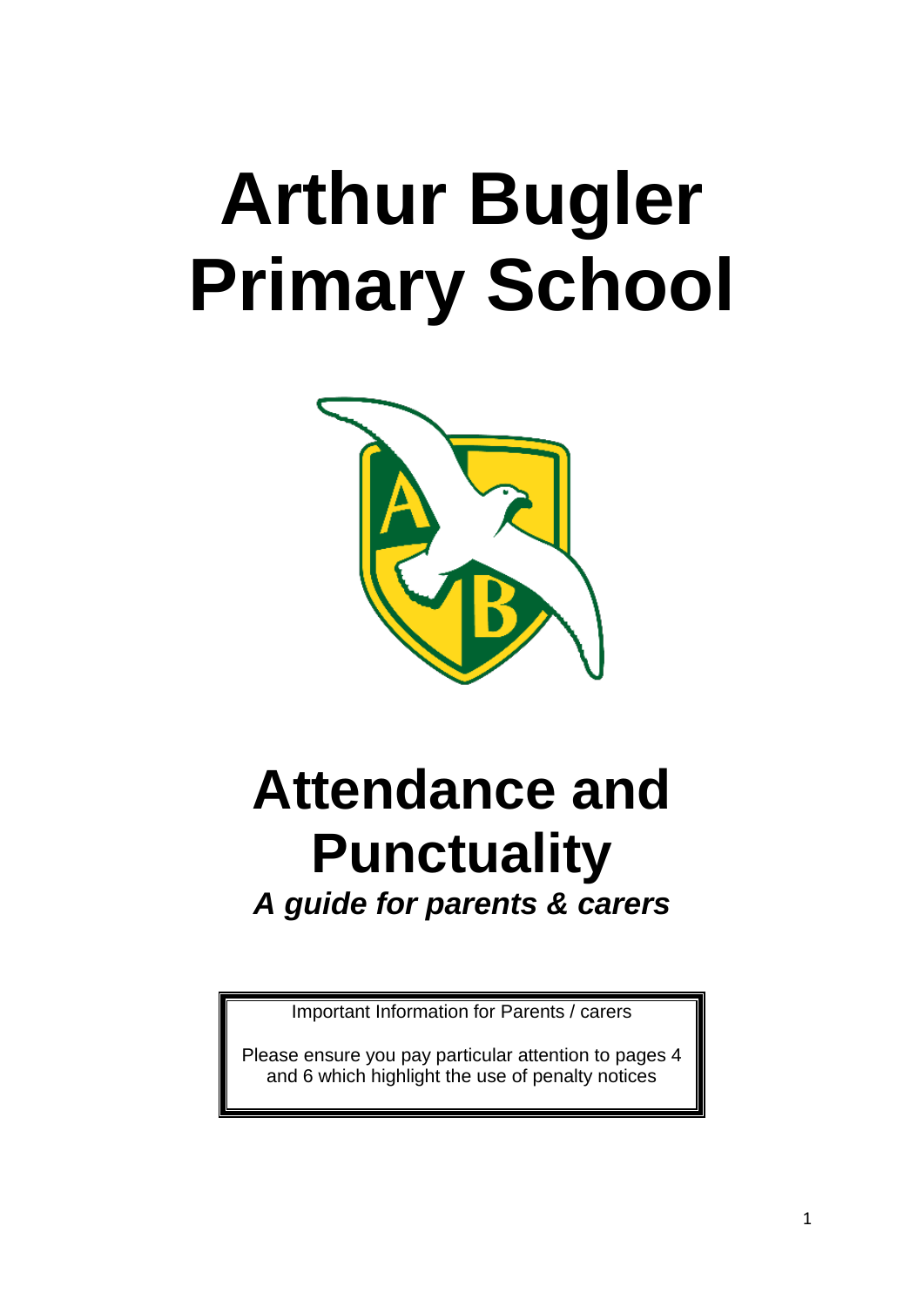

## **At Arthur Bugler Primary School, we are working hard to promote excellent attendance and punctuality**

### **In line with Government direction, our basic expectation for each pupil is at least 96% attendance**

#### **Benefits of good school attendance**

Children with good attendance:

- Feel happier and gain confidence
- Achieve more academically and keep up with work more easily
- Develop well socially and find it easier to make and keep friends
- Establish good educational habits and routines at an early age
- Are able to make a positive contribution to school life in general
- Are much more settled into school life.

### **All of these are important life skills for your child**

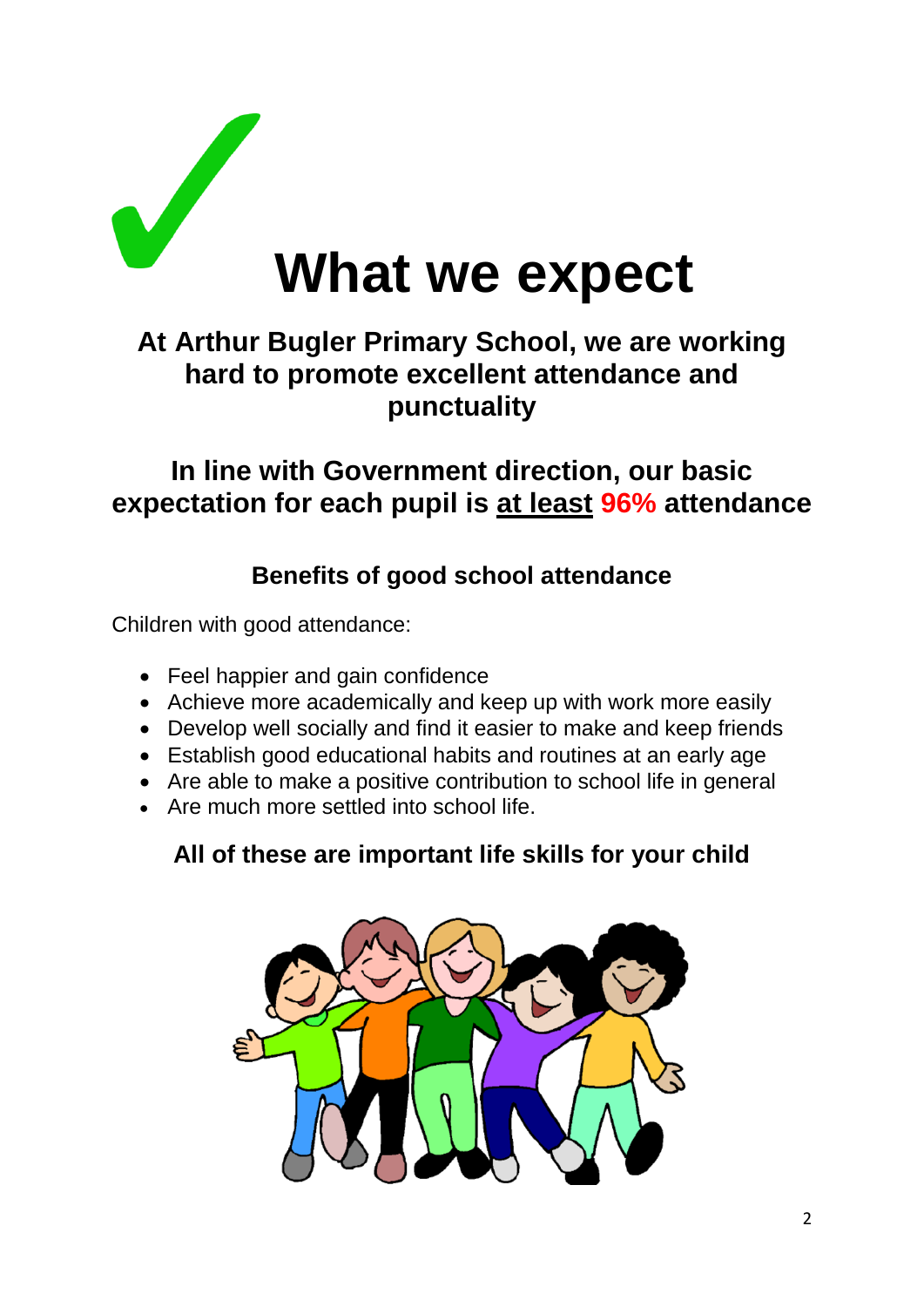## **How do we promote, monitor, improve and maintain attendance?**

There is a strong emphasis on excellent attendance and punctuality at Arthur Bugler Primary School

## **Rewards:**

We reward good attendance by:

- Awarding prizes for those classes with over 98% attendance in our weekly celebration Assembly. These classes have the chance to spin the 'Attendance Wheel' with various prizes including Hot Chocolate with the Head.
- Children who make the most improvement in their attendance each half term are rewarded. Children who make the most improvement over the academic year will be invited to a celebratory event in July
- Children achieving 100% attendance at the end of the year will be invited to a 'special event' in July
- The names of award winners are published in the newsletter and key attendance information is displayed on our 'Attendance Board'

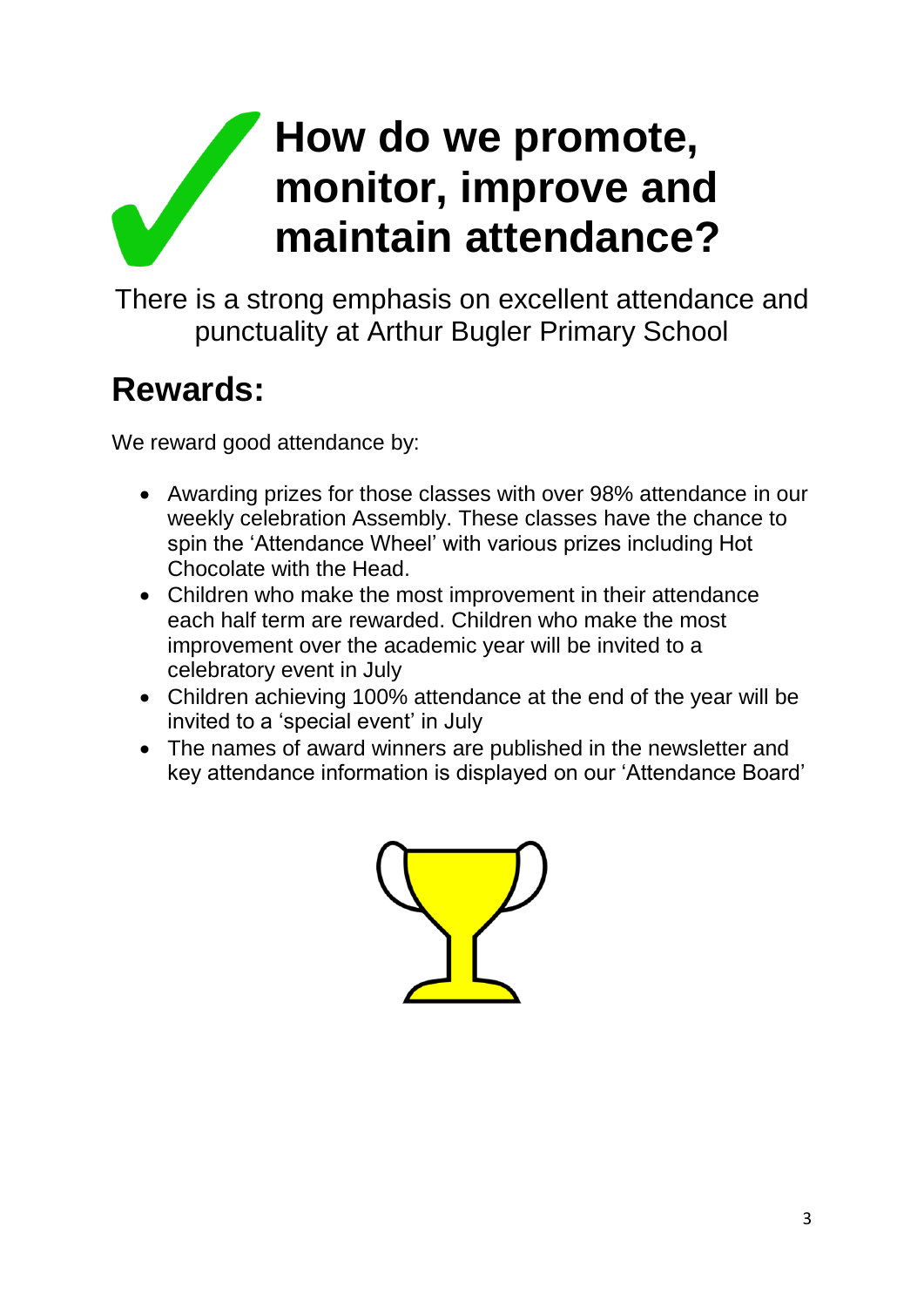

## **Attendance Monitoring**

### **Every 3 weeks the school monitors the attendance and punctuality of all its pupils. We follow a 4 stage 'scale of escalation' which starts when a child's attendance falls below 96%**

**Stage 1 Letter to parents highlighting concern for attendance**

#### **Stage 2 Letter to parents requesting Medical Evidence for future absences. This can be the following: -**

- *Medical Appointment card*
- *Copy of prescription*
- *Photograph of prescribed medication*

#### **Stage 3 Informal meeting with school representative and Education Welfare Officer, the agenda will be:-**

- *To offer support that you may need to help improve attendance*
- *Asked to provide evidence to support absence i.e. prescription, appointment letter/card or a note from your doctor*
- *Reminded about our escalation process including the risk of a penalty notice being issued or a stage 3 meeting for failing to ensure your child's attendance at school or providing the relevant*
- *Set target to improve attendance for your child and agree actions to help attendance improve.*

#### **Stage 4 Legal Action**

#### **You will be advised of your child's attendance at our termly Parent Consultation Evenings**

If you have any questions or queries throughout the year, please do not hesitate to contact Mrs Rowland who will be happy to help.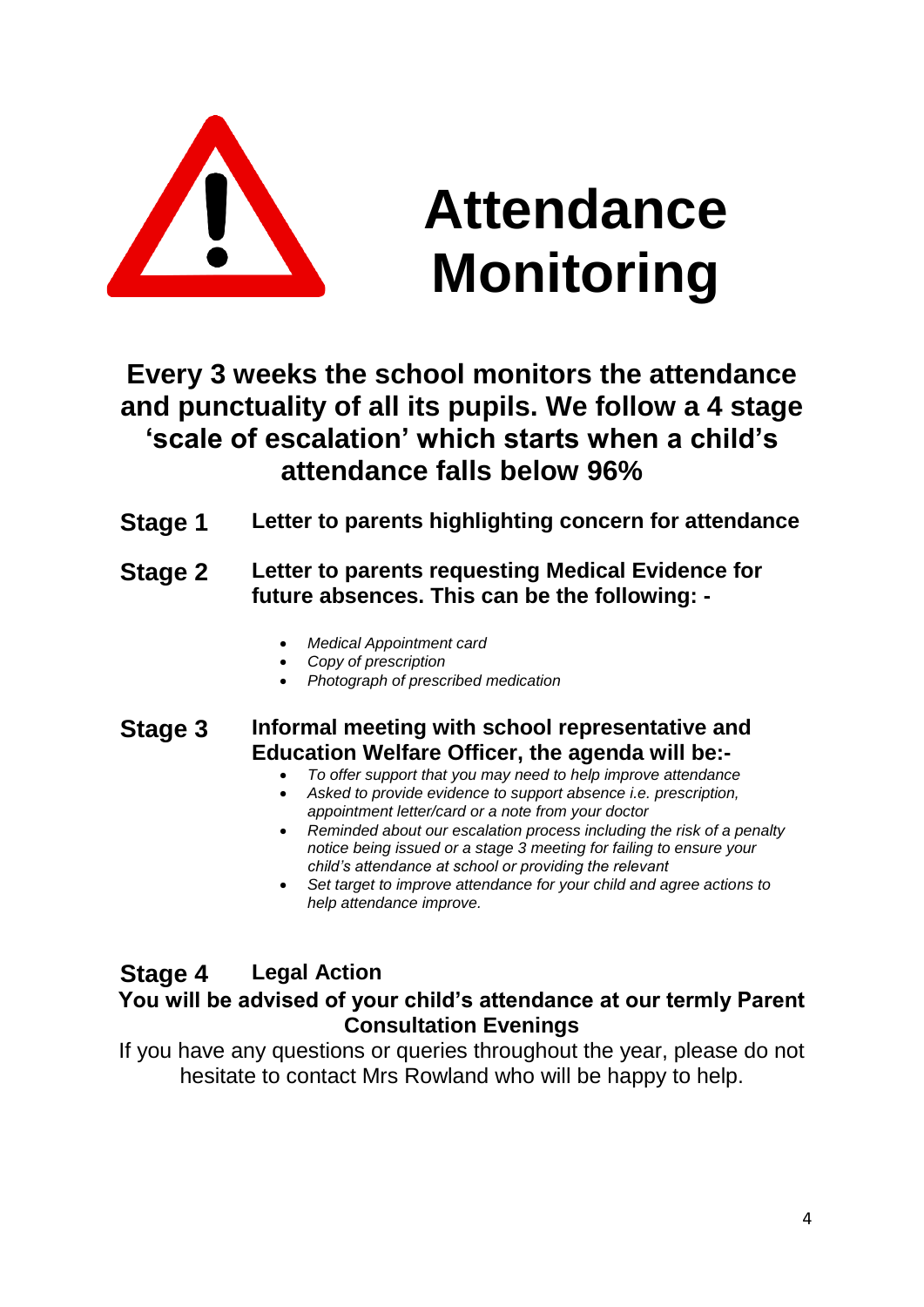

## **Authorised Illness Absences**

**We will authorise absence for:** infectious diseases, vomiting, diarrhea, throat/chest infection etc.

We understand that there are times when children are clearly not well enough to be in school. However, there are also many times when they are kept off with minor illnesses, such as mild stomachache, headache, coughs, and sniffles, when they could have coped in school

**If you are in doubt, please send your child into school** while informing the class teacher or the school office so we can monitor them throughout the day. If your child is too unwell to remain in school, of course, we will contact you

*Top Tip: Try to talk to staff when your child is not in hearing distance. In our experience, children who overhear their parents talking to us persist in saying they are not feeling any better*



### **Other authorised absences:**

There are several other reasons when you may feel that you need to keep your children at home. However, only a handful of these reasons are likely to be authorised absences. These may include:

- A hospital or emergency appointment (we expect all other medical appointments to be made outside of the school day)
- An unexpected family emergency
- A religious observance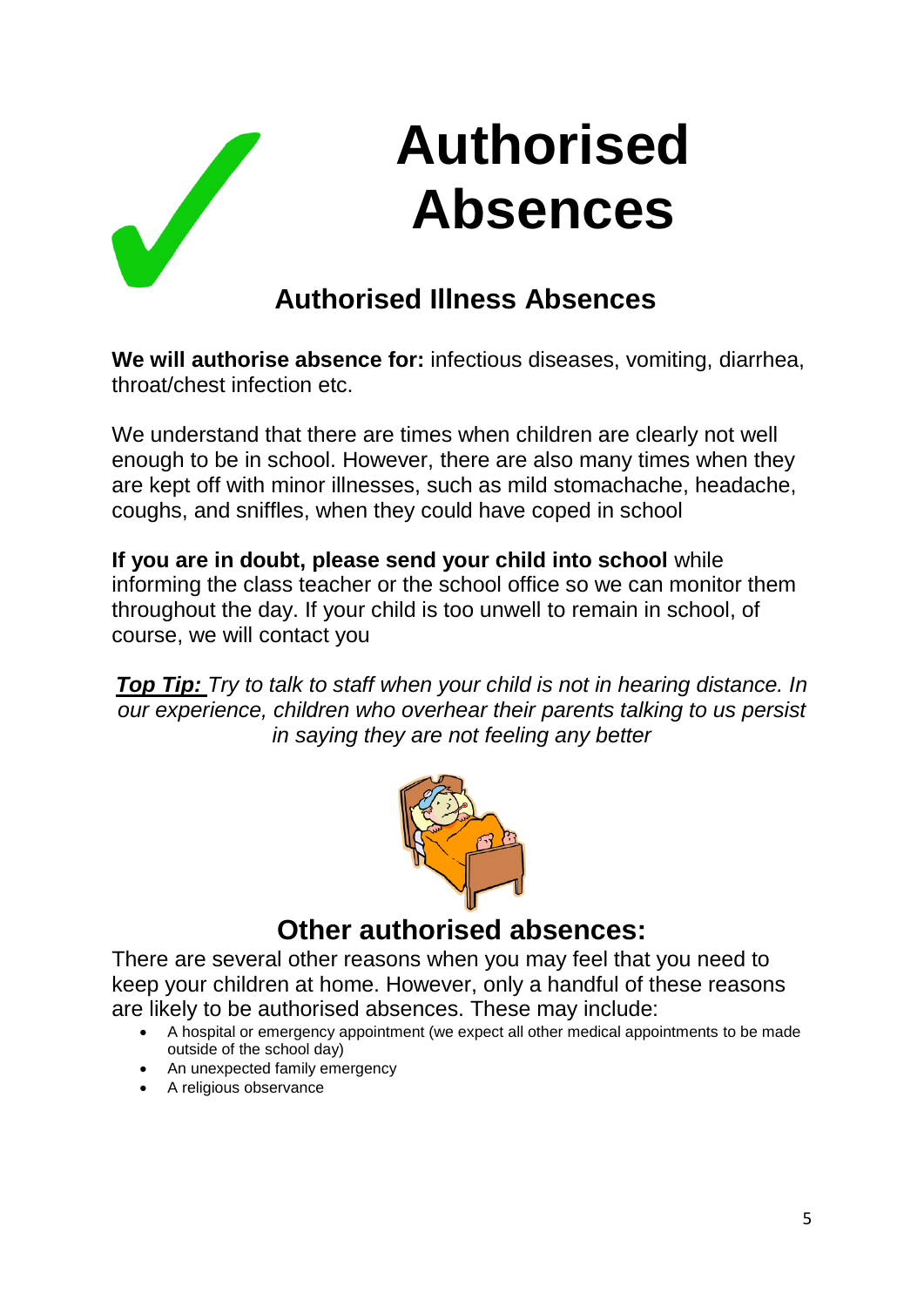

## **Unauthorised Absence**

## **Term Time Absence**

If you are planning to take your child out of school during term time, please complete a 'blue absence form' available from the school office Please note that we will not authorize term time holidays or visits abroad Special circumstances will be considered but the Headteacher's decision is final

#### **Penalty Notices**

With effect from September 2014 the school may issue Penalty Notices for unauthorized term time leave. Currently, the fine is set at £120 per child/parent (or £60 per child/parent if paid within 21 days) If the fine remains unpaid after 28 days the Local Authority will prosecute for the offence to which the notice applies, with the exception of very limited circumstances when the notice may be withdrawn.

*Please note that penalty notices are issued for each child and to both parents/carers*

For more information, please refer to the school's Attendance Policy

#### **Other Unauthorised Absence**

Your child should not be absent if:

- The weather is bad
- They had a late night
- It is their birthday
- You have family visiting
- You need to go shopping

If you are poorly and cannot take your child to school, please try to find a friend or relative that can help you out. However, if this is not possible, please ring the school office between 8.15am and 8.40am and we will endeavor to help

Please be aware that Penalty Notices (as set out above) may also be issued in cases where unauthorised absences occur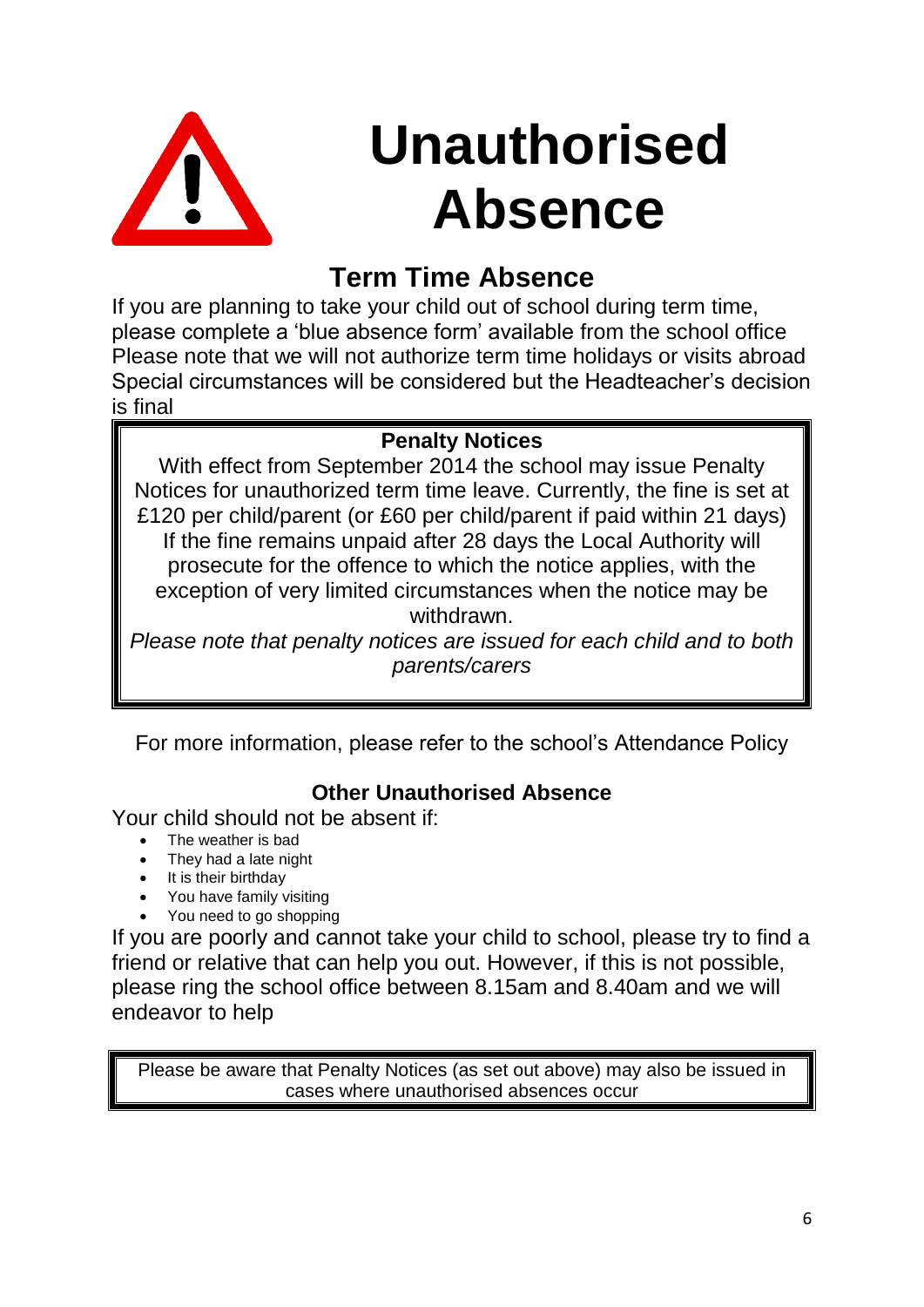

## **Getting to school on time is very important**

**The school days begins at 8.50am** – however, classrooms are open from 8.25am.

Between 8.30am and 8.50am there will be specific tasks to complete for children who are in school which will in turn support their learning. Children are then settled and ready to start their learning at 8.50am.

#### **If your child arrives after 8.50am but prior to 9.20am he/she will be marked late**

#### **If your child arrives after 9.20am they will receive an unauthorised mark for the morning.**

It is important that your child registers at the school office if they are late to ensure they receive their mark and that their dinner choice is recorded.



As a school we have set a target of 96.5% attendance for this year We are confident that all children can hit this target and we look forward to working with all families to achieve this.

\*\*\*\*\*\*\*\*\*\*\*\*\*\*\*\*\*\*\*\*\*\*\*\*\*\*\*\*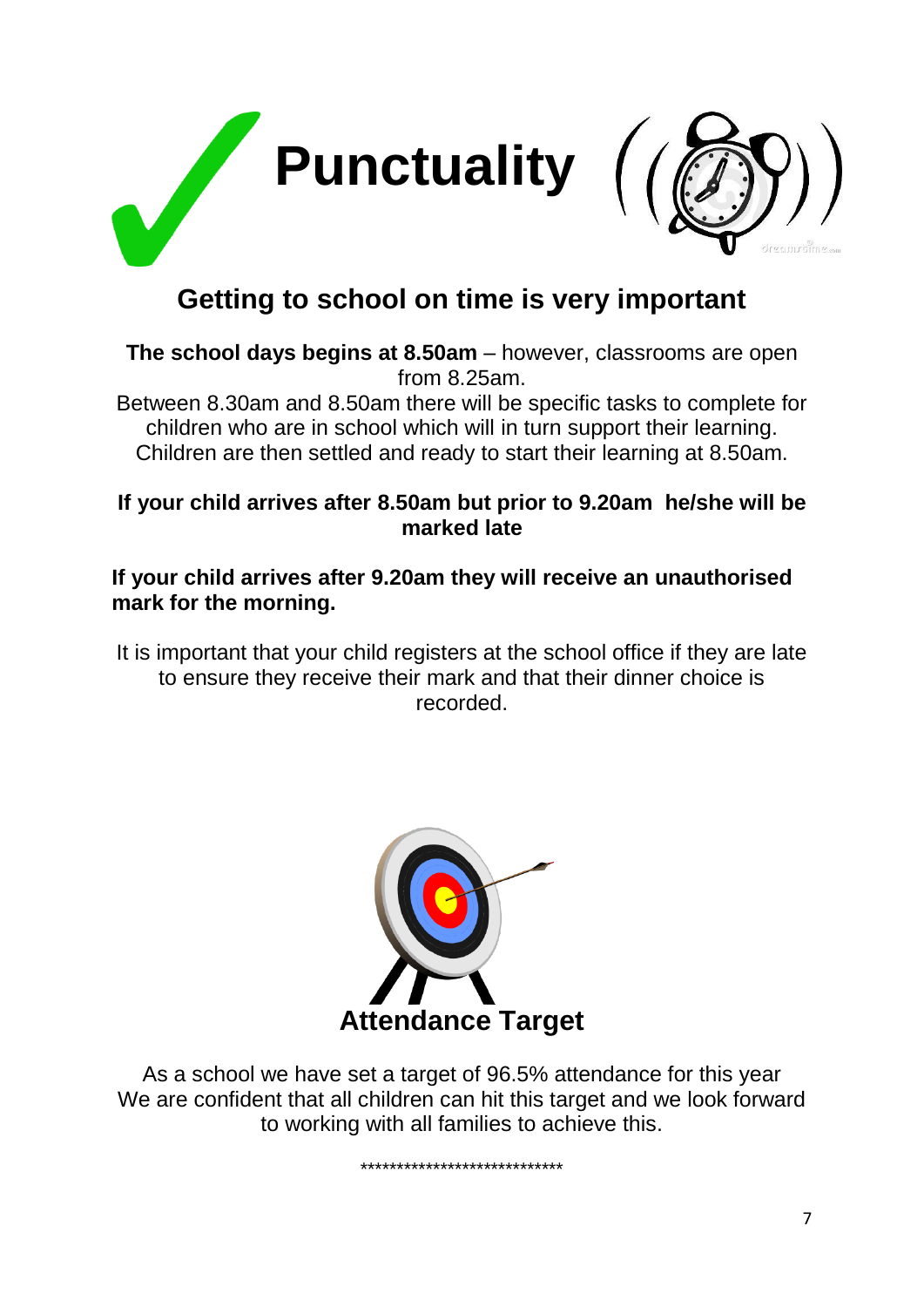#### *If you have any questions or difficulties with school attendance, please contact:*

*Mrs. Pauline Rowland (Learning Mentor) 01375 677079 (option 1)*